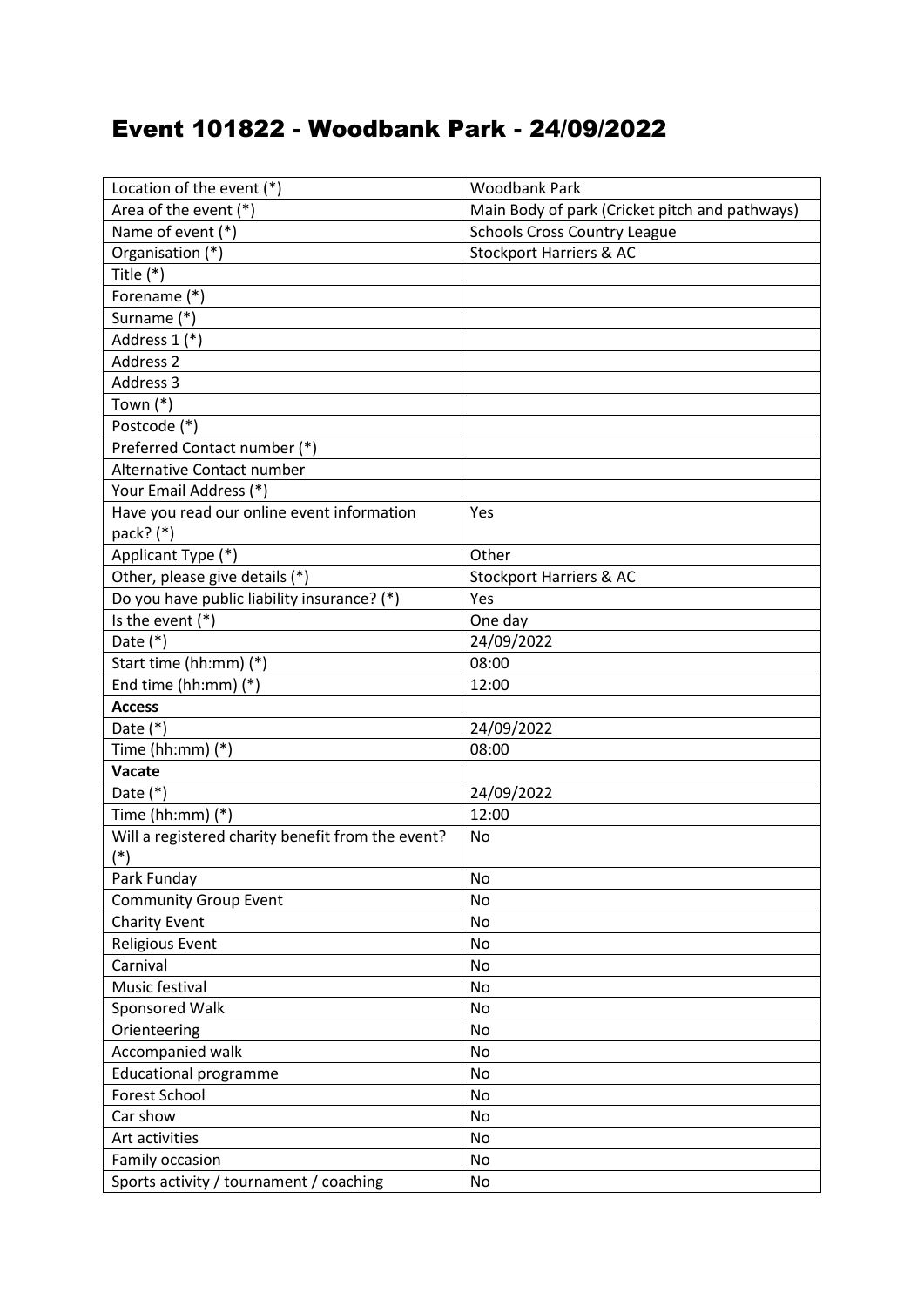| Picnic                                                | No                |
|-------------------------------------------------------|-------------------|
| Cross country / fun run (potential fee)               | Yes               |
| Market / Car Boot Sale                                | No                |
| Bonfire / firework Display                            | No                |
| Fun Fair                                              | No                |
| TV /Filming (potential fee)                           | No                |
| Circus (potential fee)                                | No                |
| Other                                                 | No                |
| Will there be any first aid provision on the day?     | Yes               |
| $(*)$                                                 |                   |
| Please give full details (*)                          | St John Ambulance |
| How many people in total are expected to take         | $250+$            |
| part in the event including the organisers,           |                   |
| participants and spectators? (*)                      |                   |
| Do you have a Traffic Management Plan? (*)            | Not yet           |
| Will vehicles be brought onsite during the event?     | Yes               |
| $(*)$                                                 |                   |
| Number of small sized vehicles (bikes, cars etc.)     | 3                 |
| Number of medium sized vehicles (caravans,            | $\overline{3}$    |
| campers van etc.)                                     |                   |
| Number of large sized vehicles (lorries, trailers     | $\mathbf 0$       |
| etc.)                                                 |                   |
| Will all vehicles remain onsite for the duration      | Yes               |
| specified? (*)                                        |                   |
| Fundraising for and / or promotion of a political     | No                |
| party (this includes political parties having a stall |                   |
| at your event)                                        |                   |
| Raffle                                                | No                |
| Gambling                                              | No                |
| Collections for a charity                             | No                |
| Sale of alcohol                                       | No                |
| Music event                                           | No                |
| Theatre performance                                   | No                |
| Market stalls                                         | No                |
| Car boot sale                                         | No                |
| Provision of any food                                 | No                |
| Hot food & Drinks                                     | No                |
| Ice cream Van                                         | No                |
| Market stalls selling food both packed and            | No                |
| unpacked                                              |                   |
| Cake Stall                                            | No                |
| <b>BBQ</b>                                            | No                |
| Animals                                               | No                |
| Face painters                                         | No                |
| Sports coaching and competitive sports                | <b>No</b>         |
| <b>Street entertainers</b>                            | No                |
| Re-enactment group                                    | No                |
| <b>Toilets</b>                                        | No                |
| Stage; Mobile (Trailer)                               | No                |
| Stage; Constructed                                    | No                |